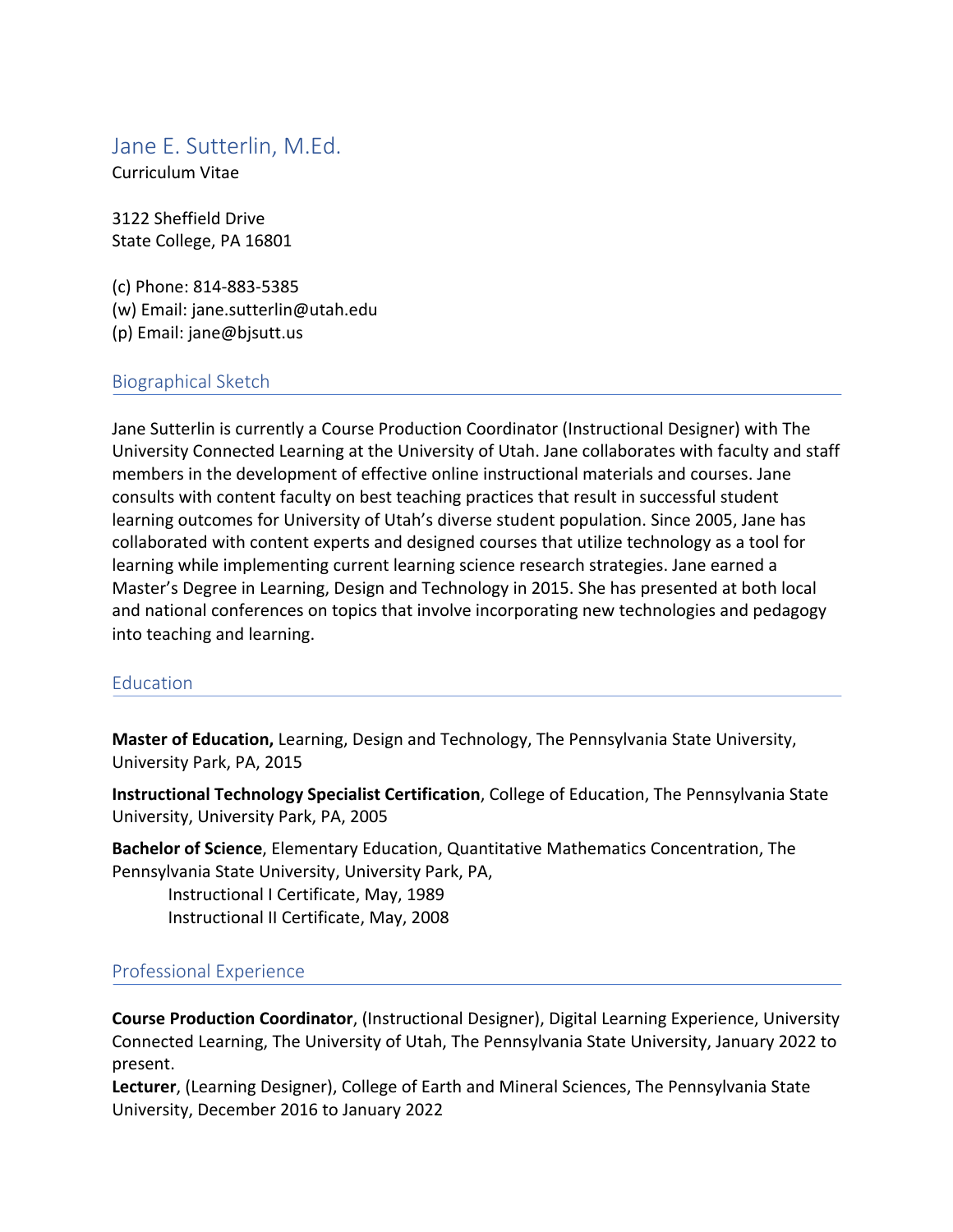**Instructional Designer**, College of Nursing, The Pennsylvania State University, September 2012 to December 2016

**Instructional Technology Specialist**, The State College Area School District, August 2005 to September 2012

**Classroom Teacher**, State College Area School District, Grades Kindergarten and 3<sup>rd</sup> grade. Also substituted for K-5. August 2001 to June 2012.

#### **Consulting**

**Online Course Instructor**, Remote-Learner, July 2011 to August 2015

**Curriculum Development Consultant**, Greenleaf International Classroom Exchange, Schoolwires, Inc., June, 2011 to September 2012

#### **Publications**

Wherley, M., and **Sutterlin, J.**, (2022, March 9). Activate a relationship-rich culture with three simple practices. *Faculty Focus*. https://www.facultyfocus.com/articles/effective-classroommanagement/activate-a-relationship-rich-culture-with-three-simple-practices/

Turcotte, T., Whittle, C., **Sutterlin, J.,** & Millet, A. (2021) Place-Making for Informal Learning in an Online Programming Course. *The Journal of Applied Instructional Design, 10(3).* https://dx.doi.org/10.51869/103/ntcwjsam

**Sutterlin, J.** 2021. Using collaborative exams to reinforce and deepen learning. In A. deNoyelles, A. Albrecht, S. Bauer, & S. Wyatt (Eds.), *Teaching Online Pedagogical Repository*. Orlando, FL: University of Central Florida Center for Distributed Learning. https://topr.online.ucf.edu/usingcollaborative-exams-to-reinforce-and-deepen-learning/.

**Sutterlin, J.,** 2021. Using Stories to Introduce a Topic and Engage Students. *Teaching and Learning Showcase,* The John A. Dutton e-Education Institute. https://showcase.ems.psu.edu/node/67.

**Sutterlin, J.,** 2021. Building Student Engagement by Adding Relevance. *Teaching and Learning Showcase,* The John A. Dutton e-Education Institute. https://showcase.ems.psu.edu/node/33.

**Sutterlin, J.,** Wherley, M., 2021. Building Student Engagement with Discussions. *Teaching and Learning Showcase*, The John A. Dutton e-Education Institute. https://showcase.ems.psu.edu/node/27.

Sankey, H., Scalzi Wherley, M., and **Sutterlin, J.** (2020).  Journaling: An assessment tool for student engagement experiences. The Pennsylvania State University.  https://www.merlot.org/merlot/viewMaterial.htm?id=773410755

**Sutterlin J**., Baxter, E. 2020. Online Tools for Durable Learning. *The Teaching Professor*. Magna Publications, June 2020, teachingprofessor.com/topics/teaching-strategies/teaching-withtechnology/online-tools-for-durable-learning/.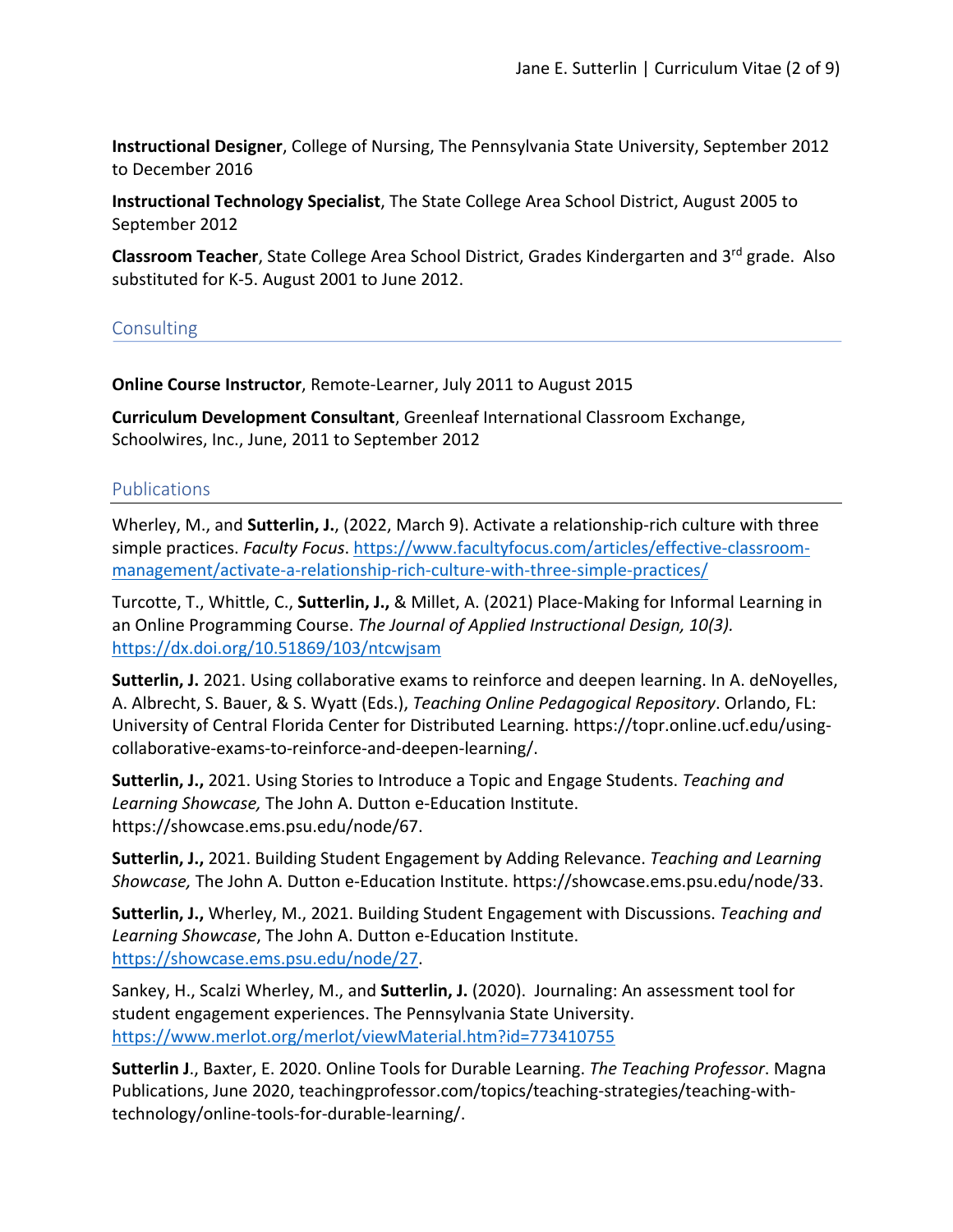**Sutterlin J**., Baxter, E. 2020. Using Learning Science to Make Learning Durable. *The Teaching Professor*. Magna Publications, June 2020, teachingprofessor.com/topics/teachingstrategies/using-learning-science-to-make-learning-durable.

**Sutterlin, J**., Wherley, M. 2020. 36th Annual Distance Teaching & Learning Conference, Proceedings and Summary Papers. *Engage students in active learning with predictable design and Rise360*, 103.

**Sutterlin, J.** 2020. Use criteria starters to develop rubrics based on knowledge levels to provide accurate feedback to students. In Chen, B., deNoyelles, A., & Thompson, K. (Eds.), *Teaching Online Pedagogical Repository*. Orlando, FL: University of Central Florida Center for Distributed Learning. https://topr.online.ucf.edu/use-criteria-starters-to-develop-rubrics-based-onknowledge-levels-to-provide-accurate-feedback-to-students/.

**Sutterlin, J**., Baxter, E. 2019. 35th Annual Distance Teaching & Learning Conference, Proceedings and Summary Papers. *Technology Hacks for Cementing Learning*, 298.

Baxter, E., **Sutterlin, J.,** Wherley, M. 2019. Use the 3 Rs to Guide Effective Teaching. *eLearn Magazine.* June 2019, https://elearnmag.acm.org/archive.cfm?aid=3342226

**Sutterlin, J.** 2018. Learning is Social with Zoom Video Conferencing in your Classroom. *eLearn Magazine – Special Issue: Instructional Technology in the Online Classroom, 2018* (12), article 5*.*  https://elearnmag.acm.org/archive.cfm?aid=3236697

**Sutterlin, J**., Baxter, E. 2018. 34th Annual Distance Teaching & Learning Conference, Proceedings and Summary Papers. *Have It All: Boost Evaluations, Enhance Learning & Minimize Cheating!,* 153-156.

**Sutterlin, J**., Scalzi Wherley, M. 2018. Encouraging metacognitive learning by visualizing objectives. In Chen, B., deNoyelles, A., & Thompson, K. (Eds.), *Teaching Online Pedagogical Repository*. Orlando, FL: University of Central Florida Center for Distributed Learning. Retrieved from https://topr.online.ucf.edu/r\_54kam39gevsd4yx/.

**Sutterlin, J**. 2017. Using a reflective online discussion activity to help students solidify learning. In Chen, B., deNoyelles, A., & Thompson, K. (Eds.), Teaching Online Pedagogical Repository. Orlando, FL: University of Central Florida Center for Distributed Learning. Retrieved from https://topr.online.ucf.edu/using-reflective-online-discussion-activity-help-students-solidifylearning/.

**Sutterlin, J.** 2017. A simple and easy way to provide feedback to students in Canvas. [Blog post]. Retrieved from: https://facdev.e-education.psu.edu/node/389

Kolanowski, A., Boltz, M., Galik, E., Gitlin, L., Kales, H., Resnick, B., Van Haitsma, K., Knehans, A., **Sutterlin, J**., Sefcik, J., Liu, W., Petrovsky, D., Massimo, L., Gilmore-Bykovskyi, A., MacAndrew, M., Brewster, G., Nalls, V., Jao, Y-L., Duffort, N., & Scerpella, D. 2017. Determinants of Behavioral and Psychological Symptoms of Dementia: A Scoping Review of the Evidence, Nursing Outlook, Pages 515-529.

Henry, N., Lynn, V., Lysiak, L., & **Sutterlin, J**. E. 2016. A standardized self-paced nursing library course: Providing consistent instruction. Chicago: Association of College and Research Libraries.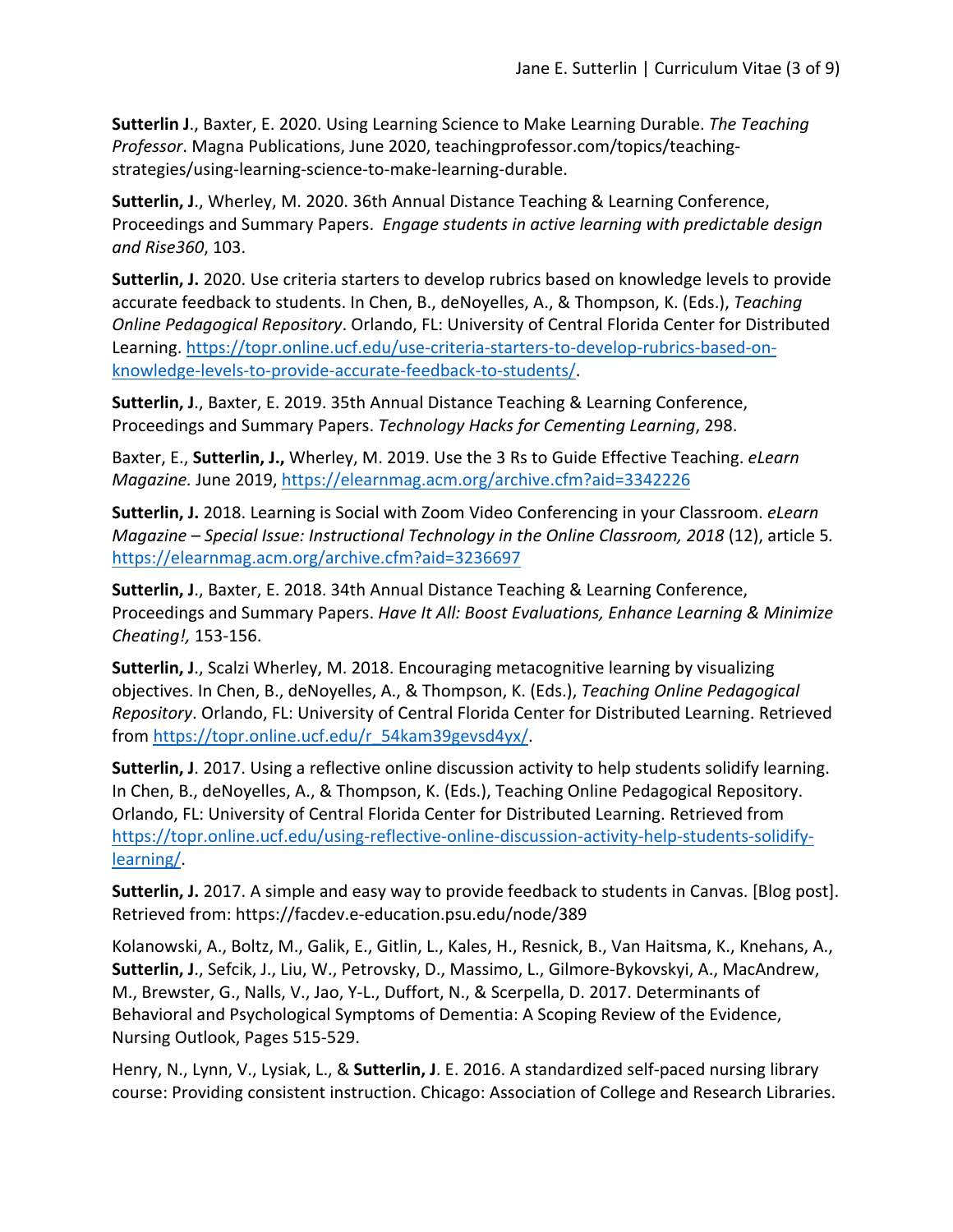#### Presentations

**Sutterlin, J.**, (2022, Feb 15) *Using Online Tools and Learning Science to Spark Curiosity and Amplify Learning* (Invited speaker presentation)| Northern Oklahoma College, Enid, OK | Virtual

Adair, J., Wherley M, Lo Prete, C., **Sutterlin, J.**, Bralower, T., Millet, A. (2021, September 29) *Panel Discussion: "Strength in Numbers: The Impact of Teaching and Learning Partnerships"*  (webinar) 125<sup>th</sup> Anniversary Events: Pioneers in Remote and Online Education, College of Earth and Mineral Sciences | Penn State University

Sankey, H., **Sutterlin, J.,** Scalzi Wherley, M. (2021, September 13) *Using Journaling as an Assessment Tool for Student Engagement Experiences* (Presentation) | Engagement Scholarship Consortium (ESC) | Virtual

**Sutterlin, J.**, Scalzi Wherley, M. (2021, July 28) *How Technology and Learning Science can change your teaching* (webinar) 125th Anniversary Events: Pioneers in Remote and Online Education, College of Earth and Mineral Sciences | Penn State University https://www.youtube.com/watch?v=V\_yFZGfM3TA

**Sutterlin, J.**, Strand, C., Woods, S., (2021, July 20) *Canvas Styles: Cracking the Code* (Hands-on Workshop) Learning Design Summer Camp | Penn State University

**Sutterlin, J.**, (2021, June 4) *Using Online Tools and Learning Science to Spark Curiosity and Amplify Learning* (Invited speaker presentation) | The Teaching Professor Virtual Conference, New Orleans, LA | Virtual

Sankey, H., **Sutterlin, J.,** Scalzi Wherley, M. (2021, May 13) *Pairing Inquiry-Based Learning and Journaling to Assess Engaged Scholarship* (Presentation) | TLT Symposium, University Park, PA | Virtual

**Sutterlin, J.**, Scalzi Wherley, M. (2021, May 12) *Canvas integration of Rise 360 engages students in active learning* (Discovery Session) | TLT Symposium, University Park, PA | Virtual

**Sutterlin, J.**, Strand, C., Woods, S. (2021, May 11) *Canvas Styles: Reduce Cognitive Load to Improve Student Learning Experiences* (Presentation) | TLT Symposium, University Park, PA | Virtual

**Sutterlin, J.,** Scalzi Wherley, M. (2020, November 17) *Engage Students and Activate Learning with Rise 360* (Express Workshop). OLC Accelerate 2020 | Virtual

**Sutterlin, J.,** Kessler, F. (2020, November 16) *Utilize Online Tools and Sound Learning Science to Improve the Student Writing and Analysis Process* (Education Session). OLC Accelerate 2020 | Virtual

Sankey, H., **Sutterlin, J.,** Scalzi Wherley, M. (2020, November 16) *Using Inquiry-Based Learning and Journaling as a Viable Assessment Strategy for Engaged Scholarship* (Workshop). OLC Accelerate 2020 | Virtual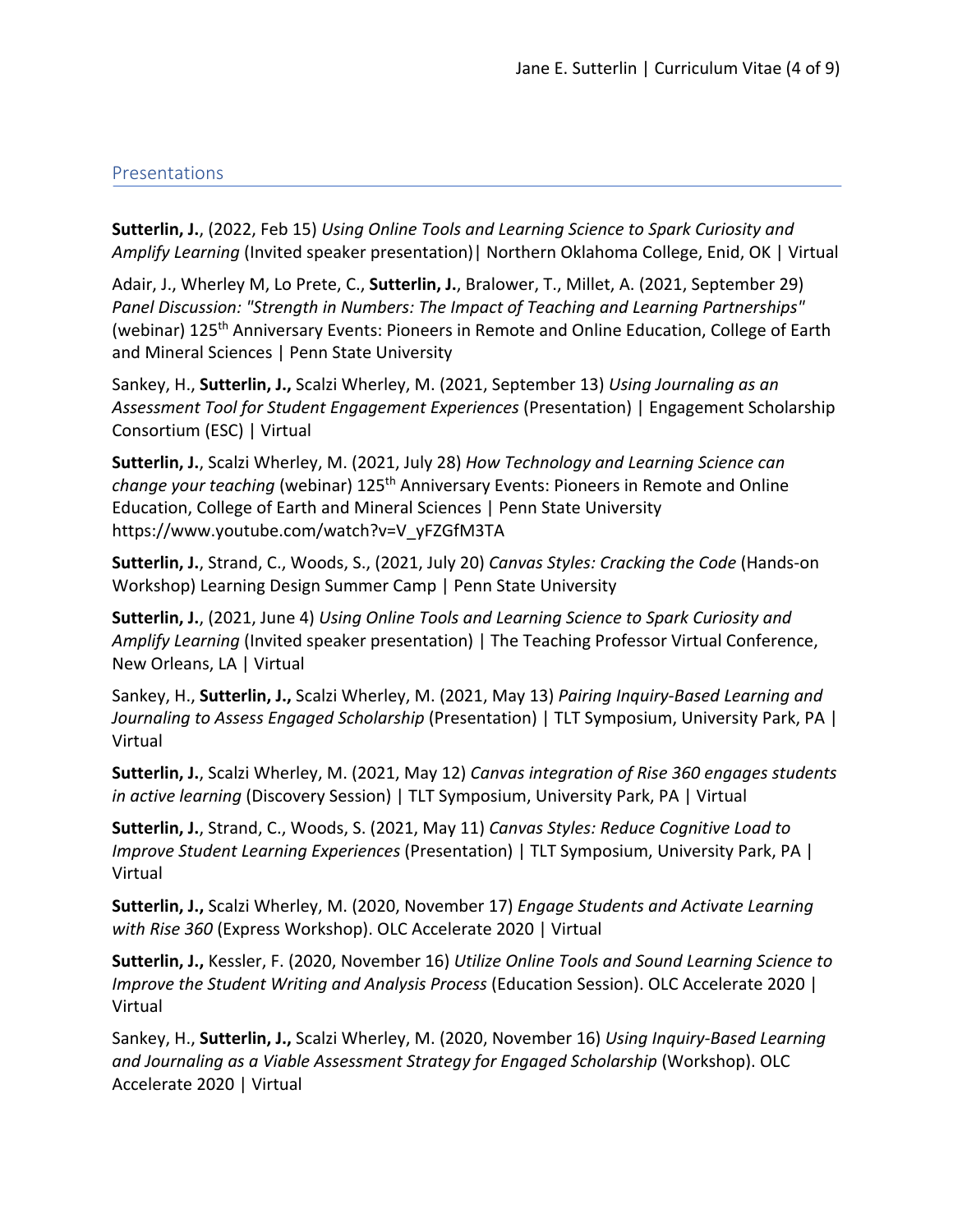Turcotte, N., **Sutterlin, J**. Whittle, C., Millet, A. (2020, November 4) *Interest-Driven Informal Learning Spaces in Online Courses* (Presentation). Association for Educational Communications & Technology (AECT) Conference | Virtual

J. Fick, D., **Sutterlin, J**. (2020, September 17) *Person-Centered Care for Persons Living with Disabilities During the COVID-19 Pandemic* (Presentation). CGNE & CNR Collaborative Seminar Series, College of Nursing, Penn State University | Virtual

Sutterlin, J., Woods, S. (2020, August 17) *It All Adds Up: Using EquatIO to Read and Write Math in a Digital Classroom* (Presentation). Keep Teaching Webinar series, Penn State University | Virtual. Also repeated this presentation for Penn State Canvas Liaisons.

**Sutterlin, J**., Scalzi Wherley, M. (2020, August 6) *Engage students in active learning with predictable design and Rise360* (Presentation). Distance Teaching and Learning (DT&L) Conference | virtual

**Sutterlin, J.** & Twoey K.(2020, July) *In Case you Missed It* (Presentation) Canvas Day | Penn State University

**Sutterlin, J.** (2020, May 29) *Integrate Learning Science and Online Tools to Make Learning Durable* (Presentation) The Teaching Professor Conference | Atlanta, Georgia (presented virtually due to COVID-19)

Baxter, E. & **Sutterlin, J.** (2019, October 16) *Technology Hacks for Cementing Learning* (Poster session). Educause Annual Conference | Chicago, IL

Baxter, E. & **Sutterlin, J.** (2019, August 6) *Technology Hacks for Cementing Learning* (Preconference Workshop). Distance Teaching and Learning (DT&L) Conference | Madison, WI

**Sutterlin, J.**, Sankey, H., (2019, July 23) *Great Scott! Have my Students Developed a Curiosity to Learn?* (Hands-on Workshop) Learning Design Summer Camp | Penn State University

**Sutterlin, J.** (2019, March 16) *Technology Hacks for Cementing Learning* (Presentation) TLT Symposium | Penn State University

Baxter, E., Kohler, M., Millett, A., **Sutterlin, J.** (2019, March 15) *Course Content Selector, The Dutton Institute's Single-Page Display LTI* (Presentation) Canvas Day | Penn State University

Sankey, H., **Sutterlin, J.** (2019, January) *Journaling Guidance for Instructors* (Presentation) Learning Design Community Meeting | Penn State University

Sutterlin, J. & Restarui, S. (2018, October 11) *Discovery Sessions* (Webinar Presentation). OLC Accelerate 2018 – Presenter Services | Online from University Park, PA

Baxter, E. & **Sutterlin, J.** (2018, October 7) *Creative Classroom Collaboration Using Zoom Video Conferencing* (Presentation). The Magna Teaching with Technology Conference | St. Louis, MO

Baxter, E. & **Sutterlin, J.** (2018, August 8) *Have it All: Boost your Student Evaluations, Enhance Learning and Minimize Cheating!* (Presentation). Distance Teaching and Learning (DT&L) Conference | Madison, WI

**Sutterlin, J.** (2018, March 16) *Rubrics: A Resource to Help Revise* (Discovery Session). Teaching and Learning Symposium | Penn State University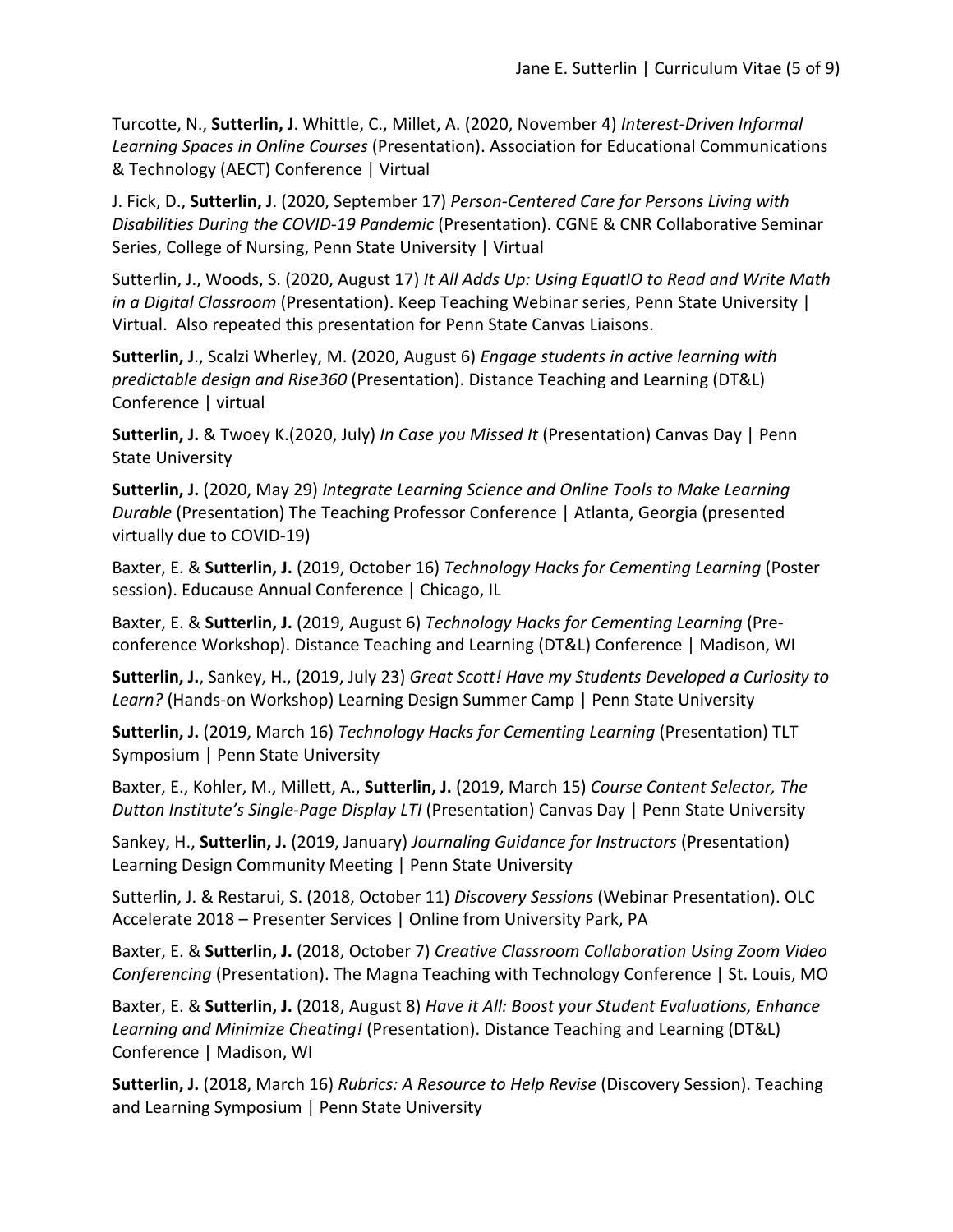Baxter, E. & **Sutterlin, J.** (2018, March 15) *Simplifying Video Use in Canvas Using Kaltura* (Presentation). Canvas Day | Penn State University

Millet, A., **Sutterlin, J.**, & Kohler, M. (2017, November 15) *Four Rubrics and When to Use Them.* (Education Session). OLC Accelerate|Orlando, FL

Millet, A., **Sutterlin, J.**, & Kohler, M. (2017, November 17) *Evaluation is Hard, Rubrics Don't Have to Be.* (Express Workshop). OLC Accelerate|Orlando, FL

**Sutterlin, J**. & Chang, G. (2017, April 7) *Rubrics - Writing Prompts to get you started*. MAGIC (Mid-Atlantic Group Instructing with Canvas)|Columbia, MD

**Sutterlin, J.** (2014, July) *Zoom*. Learning Design Camp|Penn State University, University Park, PA

**Sutterlin, J**. & Kerr, D. (2011, June) *Digital Age Learning and Teaching Using Moodle and Google Docs*. International Society for Technology Education | Philadelphia, PA

**Sutterlin, J**. & Anderson, S. (2011, June) *Virtual International Exchange Collaboration with High School in Beijing, China*. International Society for Technology Education|Philadelphia, PA

**Sutterlin, J**. & Kerr, D. (2010, October) *Google Docs.* PCEA – Pennsylvania Cooperative Education Association | University Park, Pennsylvania

**Sutterlin, J**. & Kerr, D. (2010, April) *More Moodling - Using on-line authoring tools*. Penn State One-to-One Computing Conference | University Park, Pennsylvania

**Sutterlin, J**. & Kerr, D. (2009, October) *Weaving Technology Into a Classroom That Promotes Thought and Fosters Creativity.* PCEA – Pennsylvania Cooperative Education Association | University Park, Pennsylvania

**Sutterlin, J**. & Kerr, D. (2009, June) *21st century teaching and learning using Moodle and Google Docs*. National Education Computing Conference | Washington D.C

**Sutterlin, J**. & Kerr, D. (2009, April) *Twenty-first century projects in CFF Social Studies and English Classrooms.* Penn State One-to-One Computing Conference | University Park, Pennsylvania

**Sutterlin, J**. & Kerr, D. (2008, April) *Google Docs – Having students use on-line authoring tools*. Penn State One-to-One Computing Conference | University Park, Pennsylvania

**Sutterlin, J**. & Kerr, D. (2008, February) *Google Docs - Using on-line authoring tools in the classroom.* Pennsylvania Education Technology Expo and Conference |Hershey, Pennsylvania

# Article Features

Craig, P. (2021, May 04). Faculty and student excellence celebrated at EMS virtual awards celebration. Penn State News,

https://news.psu.edu/story/657537/2021/05/04/academics/faculty-and-student-excellencecelebrated-ems-virtual-awards

Kubarek, David. (2020, April 28). Dutton Institute pulls from decades of experience to aid students, Penn State News, May 13, 2020,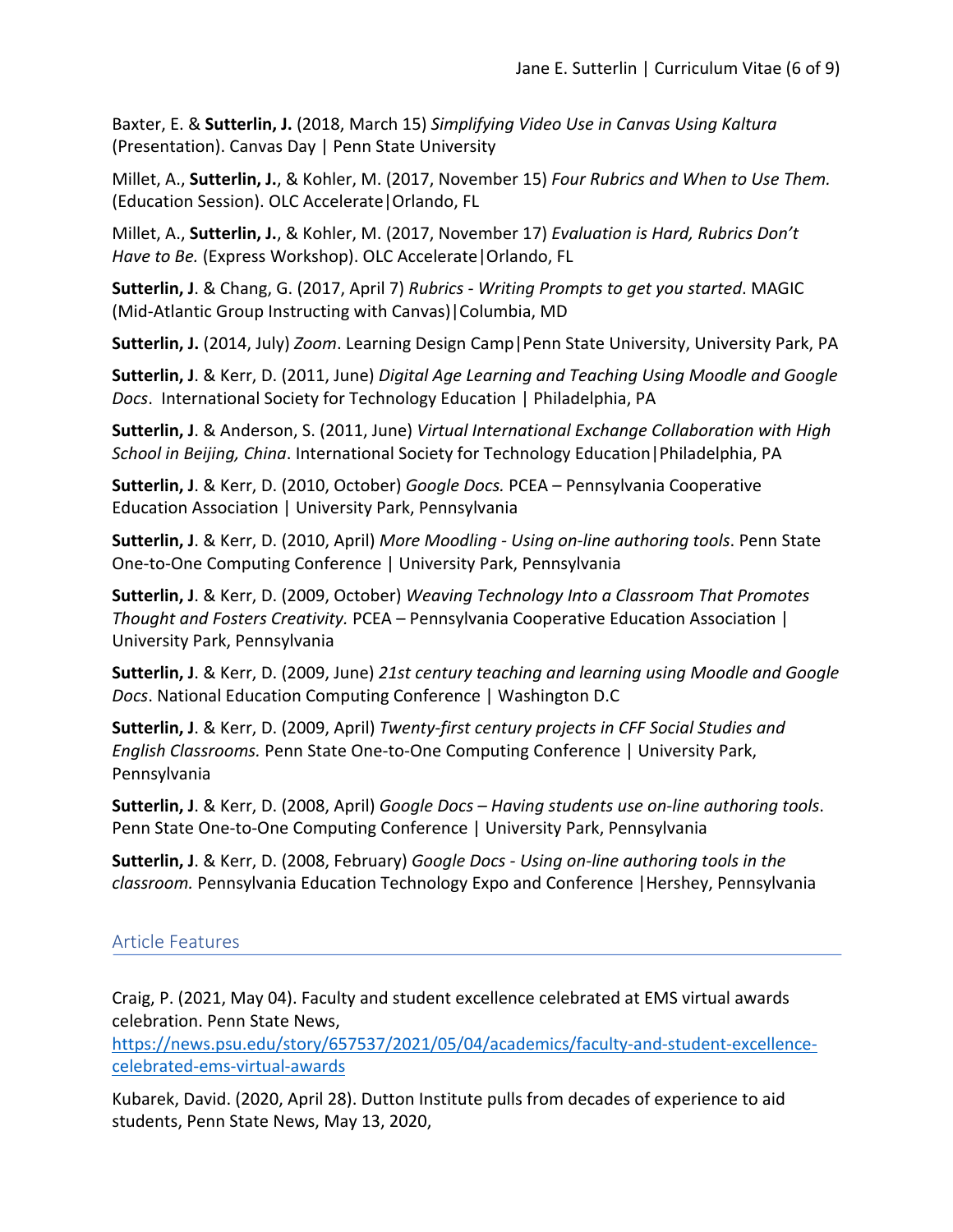https://news.psu.edu/story/617586/2020/04/28/academics/dutton-institute-pulls-decadesexperience-aid-students

Ash, Katie. (2012, January 30). U.S., Chinese Schools Build Virtual Ed. Partnerships appearing in Education Week, Vol. 31, Issue 19, Pages s13, s14. http://www.edweek.org/ew/articles/2012/02/01/19el-chinaexchange.h31.html

#### Recognition

Recipient of the 2021 G. Montgomery and Marion Mitchell Award for Innovative Teaching in the College of Earth of Mineral Sciences, Penn State University.

Anderson, S., **Sutterlin, J.**, Poveromo, D. (2012, January 10) State College Mayor Honors State College Teachers for Contributions to Greenleaf™ International Classroom Exchange Program. | State College, PA

**Sutterlin, J.** (May, 2011) *Keim Prime Award,* State College Area High School | State College, PA

#### Penn State University Service

Member, Kaltura Super Users Group, 2021-present Member, Online Proctoring Tool Committee, 2019-present Member, e-Education Council (2019-present) Member, University Canvas Day Planning Committee (2018-present) Chair, Learning Design Summer Camp Planning Committee (2017 & 2018) Member, Learning Design Summer Camp Planning Committee (2016, 2019, 2020) College Canvas Liaison on the University LMS Academic Transition Steering Committee for Nursing (February, 2016 to January, 2017) Member, LMS Academic Transition Steering Committee (June 2015 to January, 2017) Member, University Unizin Engagement Advisory Committee (November, 2015 to present) Member, e-Education Council (June, 2015 to January, 2017 and January, 2019-present) Member, Canvas Testing Group for Quizzing (2015 – present) Member, Accessibility Users Group (2014 – present) Member, Nursing Library Instruction Task Force (renamed to be Health Sciences Expert Team) (January, 2013 to April, 2017) Member, Health Sciences Expert Team (2012 – 2018)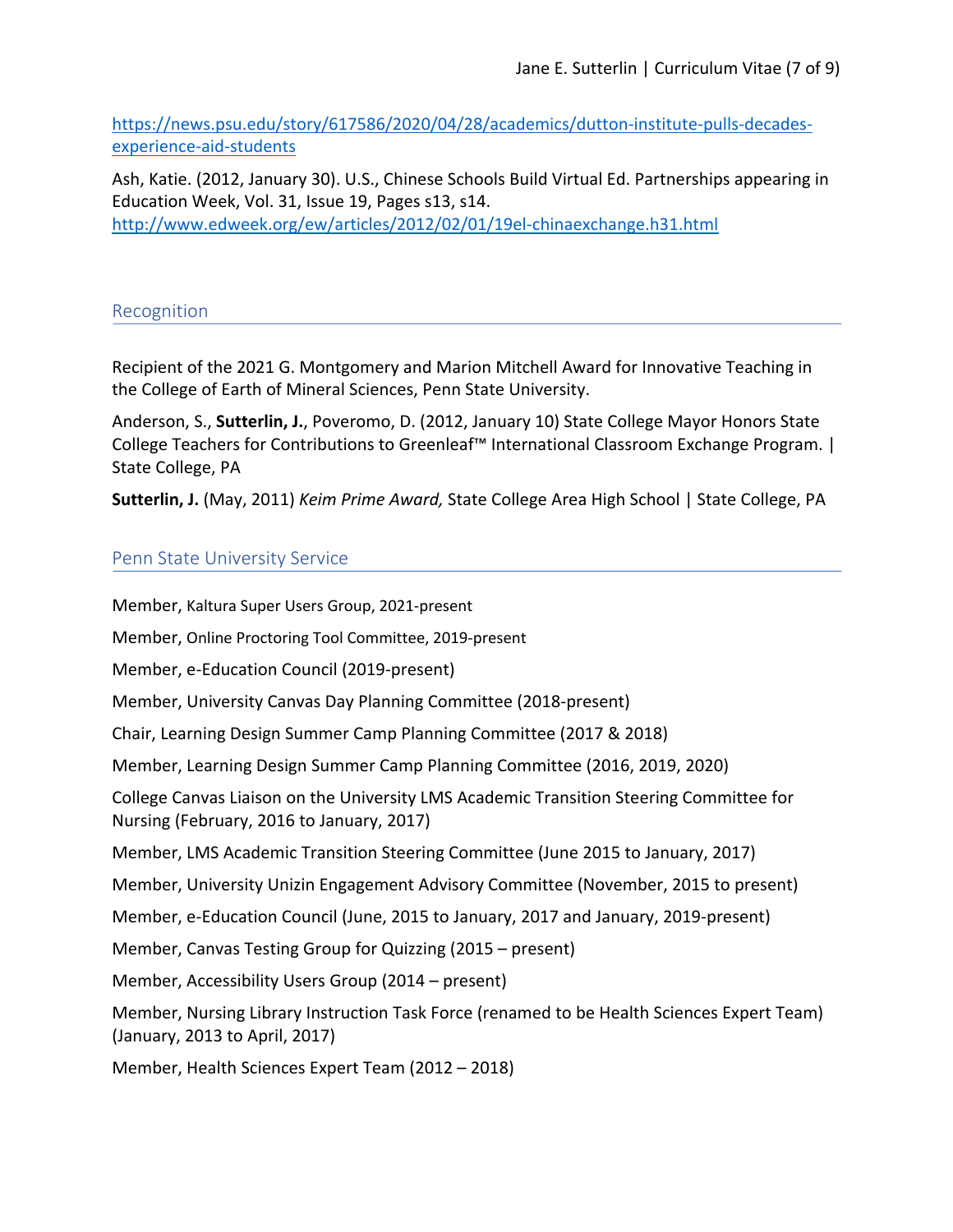The College of Earth and Mineral Science - Penn State University, Service

Member, Assessment of the Learning, Living, and Working Environment (ALLWE) 2018-present Member, Diversity Council in the College of EMS (January, 2017 to present) Volunteer, TOTEMS – move in day (August, 2017 - 2019)

## John A. Dutton Institute Service

Contributes regularly to the Teaching and Learning Showcase – to promote Teaching and Learning in Earth and Mineral Sciences and the Learning Design Community at Penn State.

Contributes regularly to the **Institute Blog site to promote Teaching and Learning in Earth and** Mineral Sciences at Penn State.

Sutterlin, J. (October, 22, 2021) – Material Science Technical Writing Course guest faculty on Utilizing the benefits of Linkedin

Sutterlin, J. (September 22, 2020) – EMSC 100S, Freshman Seminar guest faculty on Study Strategies and Learning: Study Smarter, Not Harder | Penn State University

Rocco, S., **Sutterlin, J.** & Wardrop, D. (April 15 and April 19, 2019) EMSAGE – Sustainable Development Design Course Seminar | Penn State University

Kiraly, L. & **Sutterlin, J**. (February 2 and 7, 2019) Canvas: An Introduction (Pre-conference session for Canvas Day) | Penn State University

Baxter, E. & **Sutterlin, J.** (November, 2017) *Creating a Conscientious Culture in Your Classroom.* Session for EMS Food for Thought | Penn State University

Baxter, E. & **Sutterlin, J.** (September, 2017) *Take Action on Infractions! Reporting Academic Integrity Violations in your Class.* Session for EMS Food for Thought | Penn State University

Baxter, E. & **Sutterlin, J.** (August, 2017) *Beat the Cheat: Strategies to Safeguard your Course from Academic Integrity Violations.* Session for EMS Food for Thought | Penn State University

Baxter, E. & **Sutterlin, J.** (April, 2017) *Canvas Gems.* Session for EMS Food for Thought | Penn State University

Baxter, E. & **Sutterlin, J.** (March, 2017) *Still in ANGEL? Move to Canvas in no time (while eating cupcakes)!* Session for EMS Food for Thought | Penn State University

**Sutterlin, J.** (March 2017) Presentation on a tool for editing and revising rubrics to Instructional Design Community (ID2ID)

Professional and Community Service

Adopt-A-Highway Cleanup with Dutton (2019-present) Member of Association for Computing Machinery (ACM) (2018-2020)